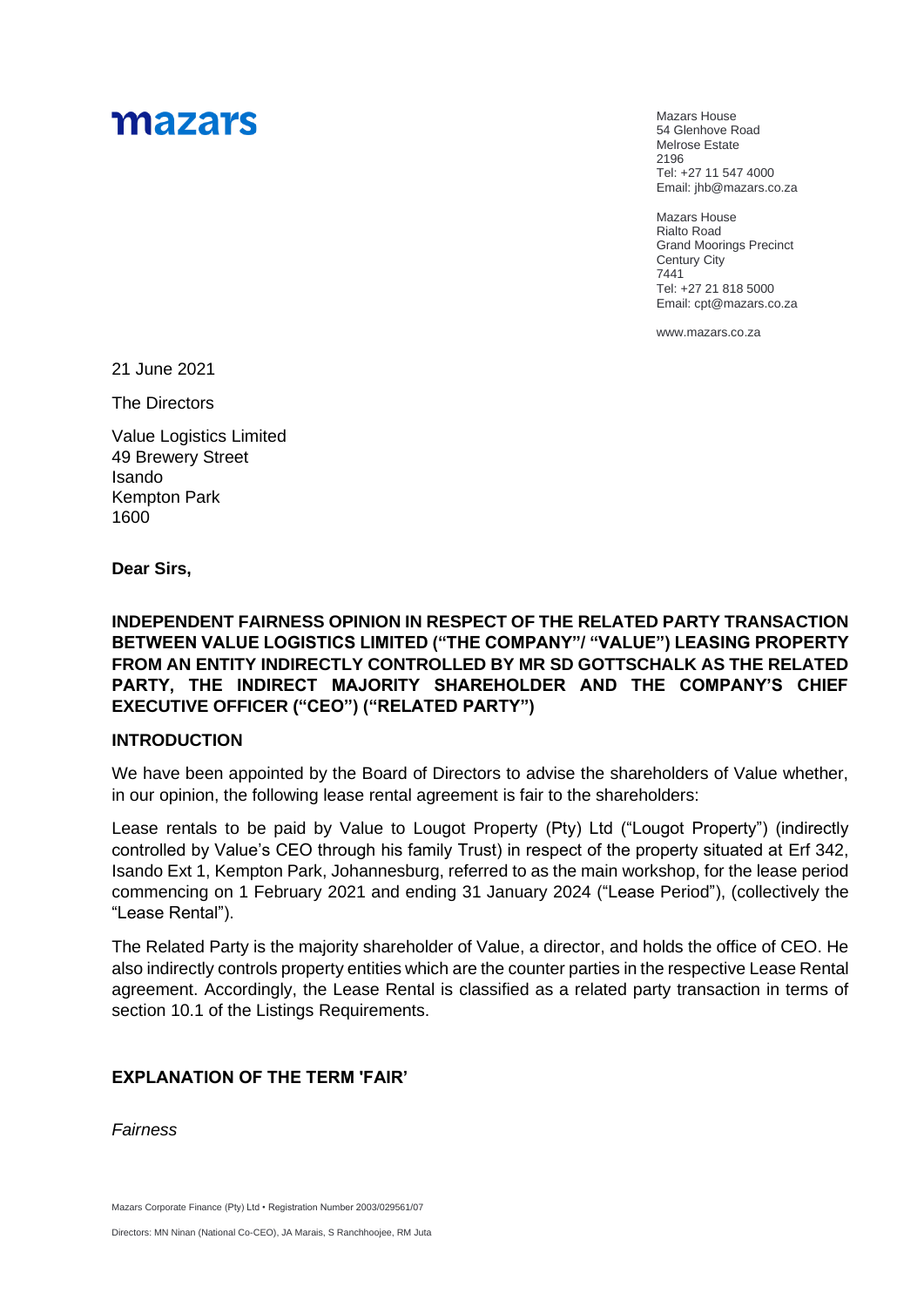The term 'fairness' is defined in Schedule 5 of the JSE Listings Requirements as being primarily based on quantitative issues. Therefore, the Lease Rental would be considered fair to the Value shareholders if the total rental expense is equal to or less than an arm's length market related rental range of similar properties. Consideration was also given to potential costs to the business if the operations were to be relocated to new premises.

## **ASSUMPTIONS**

We arrived at our opinion based on the following assumptions:

- Current economic, regulatory and market conditions will not change materially;
- That reliance can be placed on the signed lease agreement;
- That reliance can be placed on the independent assessment property valuation report as included in the report signed 23 April 2021 performed by PropValAssist Valuers of the open market rentals of similar properties in relation to Erf 342, Isando Ext 1, Kempton Park, Johannesburg; and
- Where relevant, representations made by management and/or directors (including the Independent Chairman and excluding the CEO) were corroborated to source documents prepared by third parties, independent analytical procedures performed by us and by examining and analysing external factors that influence the business.

### **SOURCES OF INFORMATION**

In the course of our analysis, we relied upon financial and other information obtained from management together with industry related and other information available in the public domain. Our conclusion is dependent on such information being accurate in all material respects.

The principle sources of information used in formulating our opinion regarding the Lease Rental includes:

- Corroborating source documentation as provided by management;
- Signed lease agreement entered into between Value and Lougot Property;
- Independent assessment property valuation report as included in the report signed 23 April 2021 performed by PropValAssist Valuers of the open market rentals of similar properties in relation to Erf 342, Isando Ext 1, Kempton Park, Johannesburg. Refer to the 'Procedures' below for our assessment of the independent property valuer and their related report;
- Information and assumptions made available by and from discussions held with independent executive directors of Value in terms of the rationale for the Lease Rental; and
- Publicly available information relating to Value and other competitors in the sector that we deemed to be relevant, including company announcements.

We obtained the information through:

- Conducting interviews with management, directors and senior staff members;
- Obtaining corroborating evidence from third parties such as property experts; and
- Extracting information from the internet and the press.

We satisfied ourselves as to the appropriateness and reasonableness of the information with reference to:

• Review of the independent assessment as included in the report signed 23 April 2021 performed by PropValAssist Valuers of the open market rentals of similar properties in relation to Erf 342, Isando Ext 1, Kempton Park, Johannesburg. The independent valuation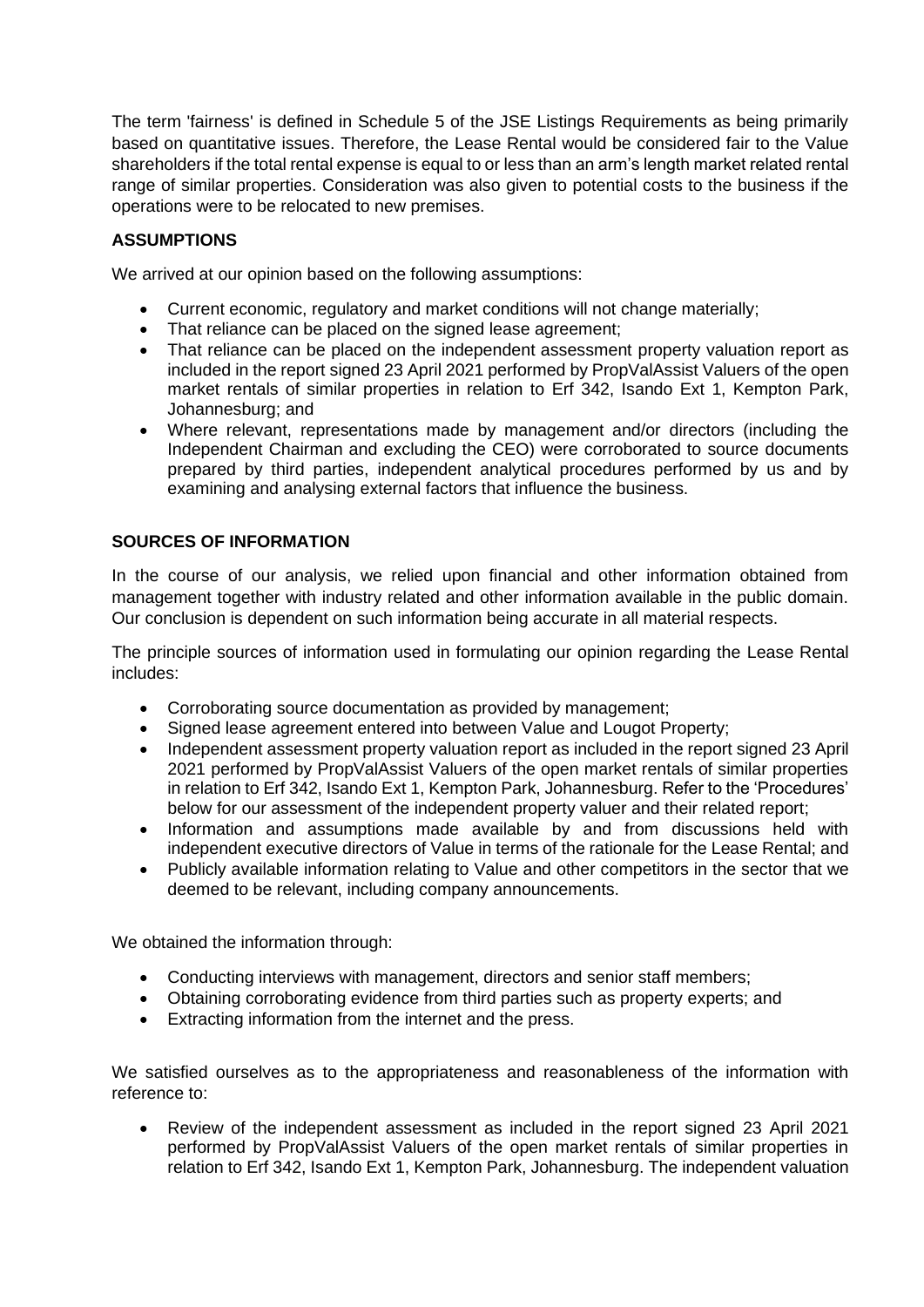took heed of the requirements of SAPOA. The subject property was originally inspected on 31 August 2015. The valuation performed on 23 April 2021 is a new and revised valuation, taking into account the current market as well as micro and macro-economic conditions. This report includes amongst others, an assessment of the condition of the properties, recent sales of comparable properties and rentals of comparable companies. The valuation review performed on 23 April 2021 is the first valuation since 31 August 2015. From discussions with management, as well as review of the independent assessment report, properties are all properly maintained to the same standard and there have been no changes or additions to the said properties since the original inspection date;

- Satisfied ourselves that no material or adverse changes to the market related rental range sourced and used from the valuation report between the date of the valuation report and the date of the opinion;
- A review of the qualifications of the valuer, the valuation methodology utilised and the reasonableness of assumptions utilised in the independent property valuation. We confirm that we are satisfied with the methodology and assumptions utilised in assessing market related rentals in this valuation of the property;
- A review of comparable market lease rentals for the specific property area;
- Understanding the industry in which the company operates; and
- Assessing whether replies from management on certain issues were corroborated by third parties and documentary evidence.

### **LIMITING CONDITIONS AND RELATED PARTY RELATIONSHIPS**

We have relied upon the accuracy of information provided to us or otherwise reviewed by us, for the purposes of this opinion, whether in writing or obtained through discussion with the management of Value. We express no opinion on this information.

There were no limiting conditions, or any restrictions of scope imposed by the client whilst this opinion was being prepared.

Our opinion is based on current economic, regulatory, market as well as other conditions. Subsequent developments may affect this opinion, which we are under no obligation to update, review or re-affirm.

This letter and opinion are provided solely for the benefit of the shareholders of Value in connection with and for the purposes of their consideration of the Lease Rental.

There is no relationship between Mazars Corporate Finance (Pty) Ltd ("MCF") and any other parties involved in the Lease Rental. MCF has no shares in Value or any other party involved in the Lease Rental. MCF's fees are not payable in shares.

Each shareholder's individual decision may be influenced by such shareholder's particular circumstances and accordingly each shareholder should consult an independent advisor if in any doubt as to the merits or otherwise of the Lease Rental.

#### **PROCEDURES**

In order to assess the fairness of the terms and conditions relating to the Lease Rental, we have performed, amongst others, the following procedures:

- Reviewed the signed lease agreement entered into between Value and Lougot Property;
- Considered information made available by and from discussions held with the directors and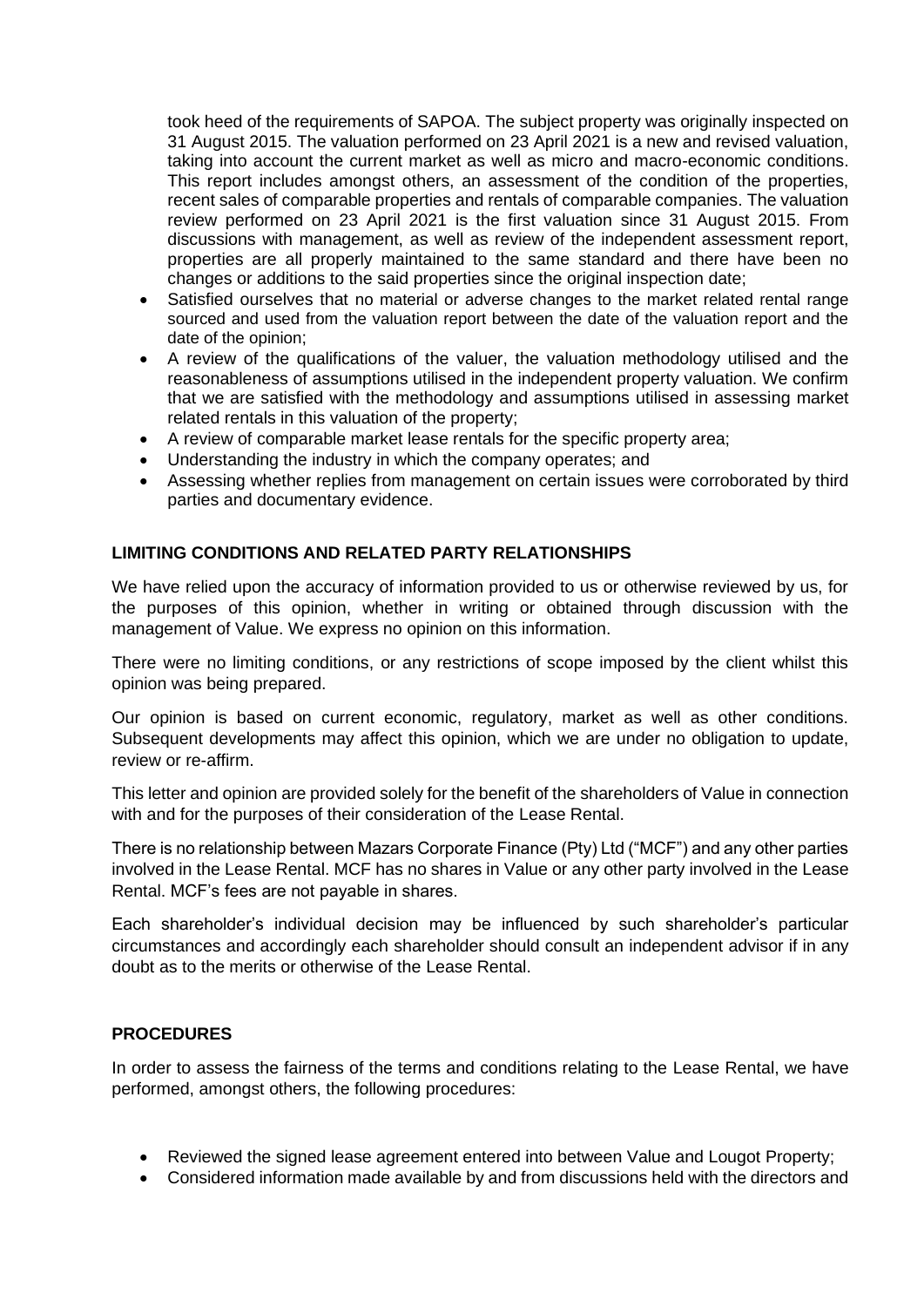management of Value;

- Considered the rationale for the Lease Rental;
- Reviewed and utilised the independent assessment property valuation report as included in the report signed 23 April 2021 performed and prepared by PropValAssist Valuers of the open market rentals of similar properties in relation to Erf 342, Isando Ext 1, Kempton Park, Johannesburg;
- Quantitatively compared the rental expense per square meter as per the lease agreement, taking account of the total rental and area of the property, to a range of arm's length market related rentals provided in the independent assessment report;
- Reviewed the independent assessment report to confirm that comparable properties were in a similar area as well as of similar size, grade and type, where practicable;
- Relied on PropValAssist Valuers' conclusion that the rental is considered market related: and
- Consideration was also given to potential costs to the business if the operations were to be relocated to new premises.

We believe the above procedures commercially justify the conclusion outlined below.

#### **CONFIRMATION OF PERFORMANCE OF VALUATION AND VALUATION METHODOLOGY**

We confirm that we have assessed the fairness of the Lease Rental by comparison of the lease expenses paid to the market related rental paid for similar properties as quoted in the independent assessment report. This includes a recommendation by PropValAssist of a fair market related annual escalation of the Lease Rental. The annual escalation recommended (6.5%p.a.) in the PropVal Assist valuation, is the escalation applied in the Lease Rental Renewal. After consideration of the assessment performed by PropValAssist, in relation to comparable market rentals and escalations, as well as the current market expectation of rental escalations, we believe the escalation applied is fair. For the third year of the lease, commencing 1 February 2023, the Lease Rental Renewal agreement states that the rental will be determined by an independent, mutually agreed valuator, and will be agreed in writing on or before 6 months prior to the end of the secondyear lease period, being 31 July 2022. This rental is based on a rental per square meter, with the floorspace rented remaining constant throughout. The rental determination by the independent valuator will therefore determine the fair market rental per square meter. The rental charged in this third year will therefore be based on an independent assessment, which promotes fairness to all parties involved.

We have placed reliance on the independent assessment performed by PropValAssist Valuers of the open market rental of Erf 342, Isando Ext 1, Kempton Park, Johannesburg. We have placed reliance on PropValAssist Valuers' conclusion that the rental is considered market related.

Key value drivers to the assessment of fairness are as follows (as included in the independent valuation report):

#### **Internal:**

- Comparable market related rentals of similar properties;
- Lease annual escalations (6.5% p.a.);
- Square meters per the lease agreements; and
- Duration of lease period (3 years).

A comparison of internal key value drivers was made to comparable properties within the independent report for reasonability purposes. No inconsistencies were noted.